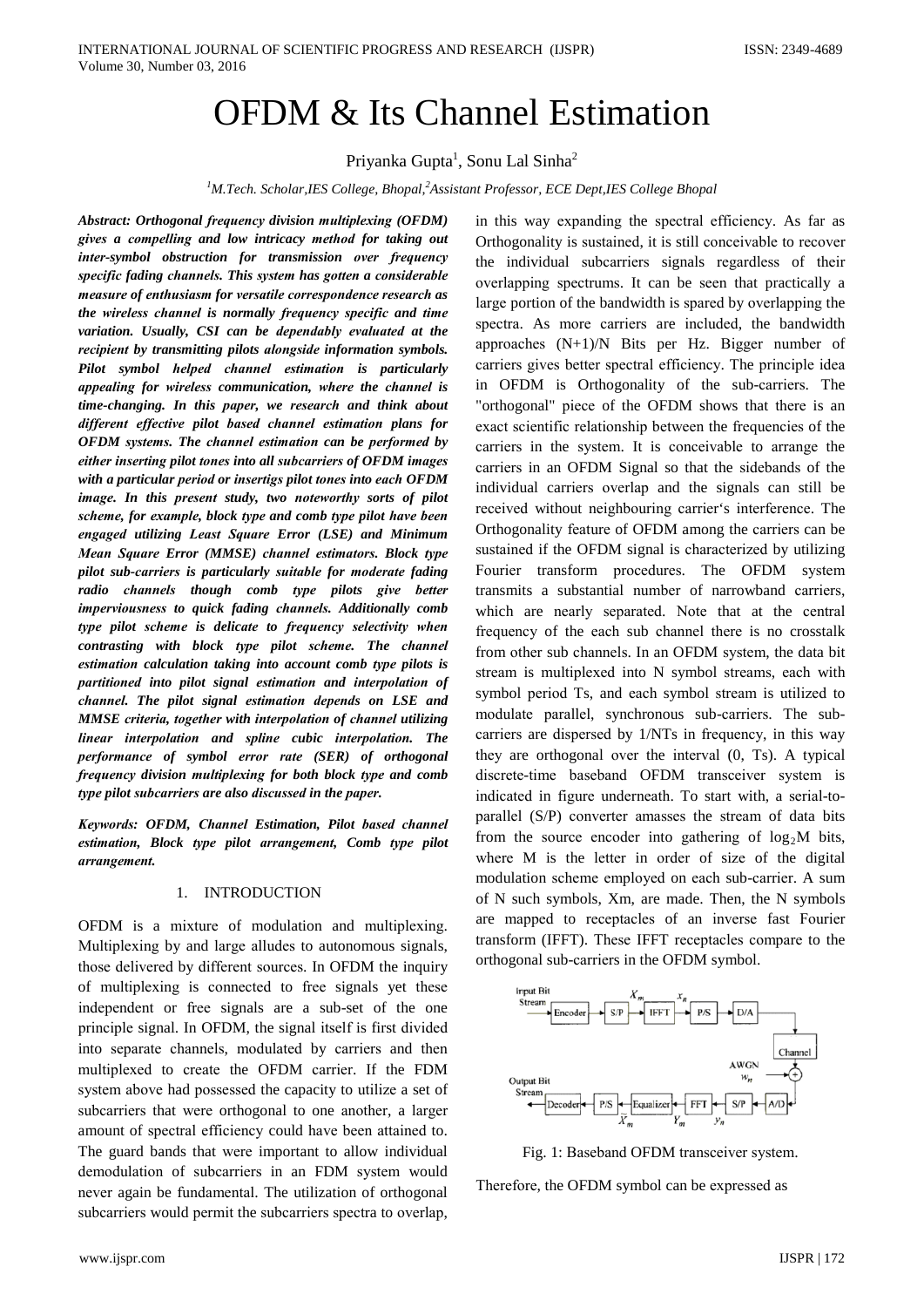$$
x(n) = \frac{1}{N} \sum_{m=0}^{N-1} X_m e^{j\frac{2\pi m n}{N}} \quad 0 \le n \le N-1
$$

Where Xm are the baseband symbols on each sub-carrier. The digital-to-analog  $(D/A)$  converter then creates an analog time-domain signal which is transmitted through the channel.

At the receiver, the signal is converted back to a discrete N point sequence y(n), corresponding to each sub-carrier. This discrete signal is demodulated using an N-point fast Fourier transform (FFT) operation at the receiver. The demodulated symbol stream is given by:

$$
Y(m) = \sum_{n=0}^{N-1} y(n)e^{\frac{j2\pi m n}{N}} + W(m) \qquad 0 \le m \le N-1
$$

Where  $W$  (m) corresponds to the FFT of the samples of  $w$ (n), which is the Additive White Gaussian Noise (AWGN) introduced in the channel. The fast speed data rates for OFDM are proficient by the simultaneous transmission of information at a lower rate on each of the orthogonal subcarriers. In view of the low information rate transmission, distortion in the received signal impelled by multi-path delay in the channel is not as noteworthy as contrasted to single-carrier high-data rate systems. For instance, a narrowband signal sent at a high data rate through a multipath channel will encounter more noteworthy negative effects of the multipath delay spread, as the symbols are much closer together. Multipath distortion can also cause inter-symbol interference (ISI) where nearby symbols overlap with each other. This is counteracted in OFDM by the insertion of a cyclic prefix between successive OFDM symbols. This cyclic prefix is discarded at the receiver to cancel out ISI. It is because to the robustness of OFDM to ISI and multipath distortion that it has been considered for different wireless applications and standards

## **Channel Estimation**

The transmitter modulates the data bit into PSK/QAM symbols in an OFDM system and also performs IFFT on the symbols to convert them into time-domain signals, and then sends them out through a (wireless) channel. The received signal is generally distorted by the channel characteristics. In order to recuperate the transmitted data bits, the channel effect must be estimated and compensated in the receiver. As talked about over, each subcarrier can be regarded as an independent channel, as far as no ICI (Inter-Carrier Interference) occurs, and thus preserving the orthogonality among sub-carriers. The orthogonality permits each sub-carrier component of the received signal to be presented as the multiplication of the transmitted signal and channel frequency response at the sub-carrier. Thus, the transmitted signal can be recuperated by estimating or evaluating the channel response just at each www.ijspr.com

sub-carrier. In general, the channel can be evaluated by using a preamble or pilot symbols known to both transmitter and receiver, which utilized different interpolation methods to estimate the channel response of the sub-carriers between pilot tones. In general, data signal as well as training signal, or both, can be used for channel estimation. In order to choose the channel estimation technique for the OFDM system under thought, a wide range of implementations, including the required performance, computational complexity and time-variation of the channel must be taken into account. If we consider wide-band wireless communication systems, the channel is time varying and dispersive fading, which results in distorting the transmitted signal. Thus, the accurate and real-time estimation of channel becomes a challenging task in OFDM systems. The channel estimation methods generally can be separated into two kinds. One kind rely on the pilots and the other is blind channel estimation which does not utilize pilot and have greater spectral efficiency. However, they often face problem due to high computation complexity and low convergence rate as they often need a greater amount of receiving input to obtain some statistical information induced by the cyclic prefix. Blind channel estimation methods are not suitable for applications with fast varying fading channels. In this paper, pilot based channel estimation method will be utilized to estimate the channel.

**Channel Estimation Techniques:** 

## Pilot Structure

Pilot sequences are the un-modulated data, we are transmitting along with the data. Pilots are used for synchronization and Channel estimation purposes. Depending on the arrangement of pilots, three different types of pilot structures are considered: Block type, comb type, and lattice type.In block type, OFDM symbols with pilots at all sub-carriers are transmitted periodically for channel estimation.



Fig. 2 Block Type Pilot Structure

In comb type, every OFDM symbol has pilot tones at the periodically-located subcarriers, which are used for a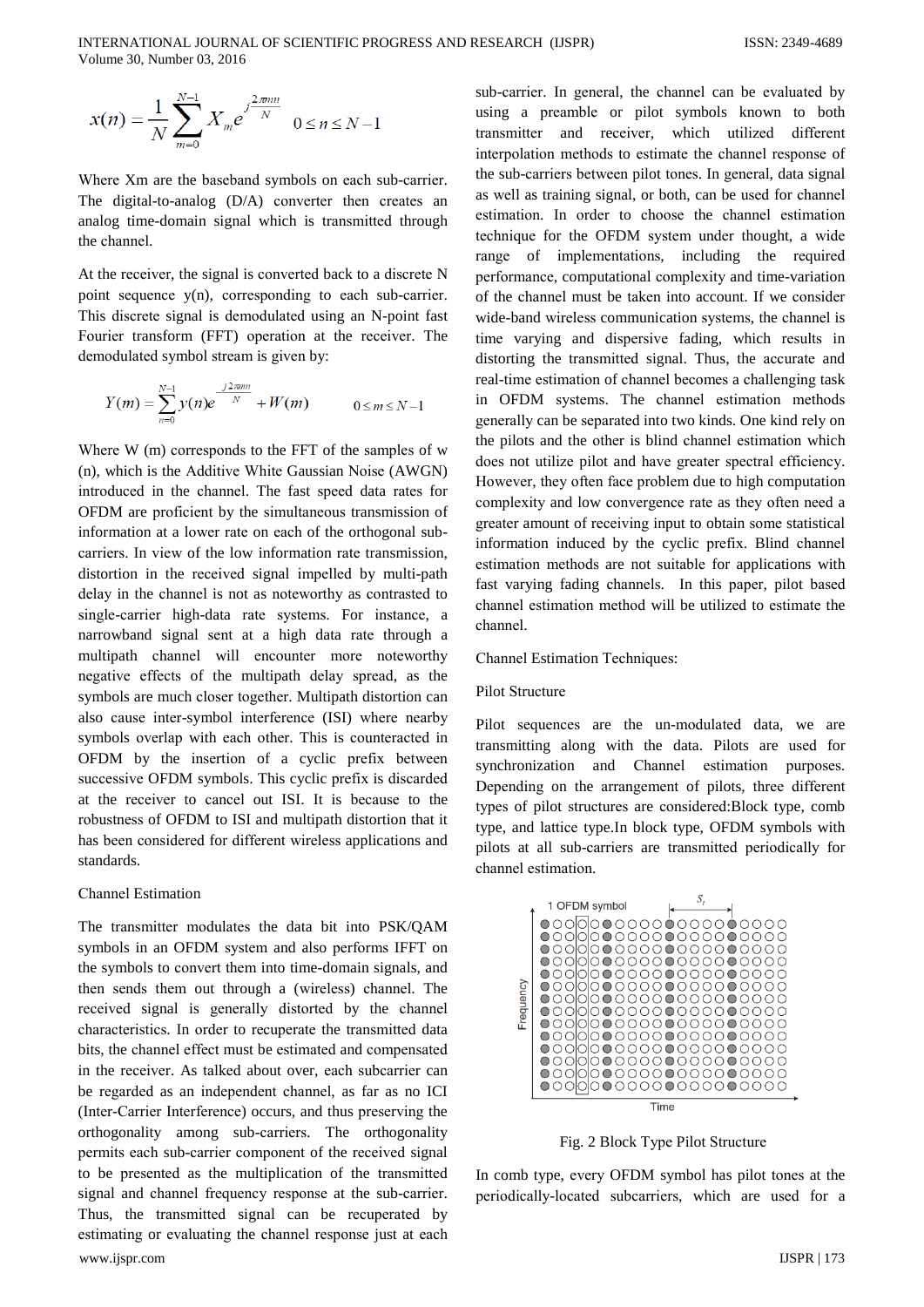frequency-domain interpolation to estimate the channel along the frequency axis.



Fig. 3 Comb Type Pilot Structure

In lattice type, pilot tones are inserted along both the time and frequency axes with given periods. The pilot tones scattered in both time and frequency axes facilitate time/frequency-domain interpolations channel  $for$ estimation.



Fig.4 Lattice Type Pilot Structure

Few Other Channel Estimation Methods are:

**Training Symbol-Based Channel Estimation** 

**DFT-Based Channel Estimation** 

## 2. LITERATURE SURVEY

The first OFDM scheme was proposed by Chang [2] in 1966 for dispersive fading channels, which has also undergone a dramatic evolution then OFDM was selected as the high performance local area network transmission technique. A method to reduce the ISI is to increase the number of subcarriers by reducing the bandwidth of each sub-channel while keeping the total bandwidth constant. The ISI can instead be eliminated by adding a guard interval at the cost of power loss and bandwidth expansion. These OFDM systems have been employed in military applications since the 1960's, for example by Bello [6], Zimmerman [7] and others. The employment of discrete Fourier transform (DFT) to replace the banks of sinusoidal generators and the demodulators was suggested by

Weinstein and Ebert [5] in 1971, which significantly reduces the implementational complexity of OFDM modems. Hirosaki [8], suggested an equalization algorithm in order to suppress both intersymbol and inter subcarrier interference caused by the channel impulse response or Simplified model timing and frequency errors. implementations were studied by Peled [9] in 1980. Cimini [6] and Kelet [10] published analytical and early seminal experimental results on the performance of OFDM modems in mobile communication channels. Most recent advances in OFDM transmission were presented in the impressive state of art collection of works edited by Fazel and Fettweis [11].OFDM transmission over mobile communications channels can alleviate the problem of multipath propagation. Recent research efforts have focused on solving a set of inherent difficulties regarding OFDM, namely peak-to mean power ratio, time and frequency synchronization, and on mitigating the effects of the frequency selective fading channels.

Channel estimation and equalization is an essential problem in OFDM system design. Basic task of equalizer is to compensate the influences of the channel [3]. This compensation requires, however, than an estimate of the channel response is available. Often the channel frequency response or impulse response is derived from training sequence or pilot symbols, but it is also possible to use nonpilot aided approaches like blind equalizer algorithms [12].

Channel estimation is one of the fundamental issue of OFDM system design, without it non coherent detection has to be used, which incurs performance loss of almost 3-4 dB compared to coherent detection [13]. If coherent OFDM system is adopted, channel estimation becomes a requirement and usually pilot tones are used for channel estimation. A popular class of coherent demodulation for a wide class of digital modulation schemes has been proposed by Moher and Lodge [14], and is known as Pilot Symbol Assisted Modulation. PSAM. The main idea of PSAM channel estimation is to multiplex known data streams with unknown data. Conventionally the receiver firstly obtain tentative channel estimates at the positions of the pilot symbols by means of remodulation and than compute final channel estimates by means of interpolation. Aghamohammadi [15] et al. and Cavers [16] were among the first analyzing and optimizing PSAM given different interpolation filters. The main disadvantage of this scheme is the slight increase of the bandwidth. One class of such pilot symbol assisted estimation algorithms adopt an interpolation technique with fixed parameters (two and one dimensional) to estimate the dimensional frequency domain channel impulse response by using channel estimates obtained at the lattices assigned to the pilot tones. Linear, Spline and Gaussian filters have all been studied [17].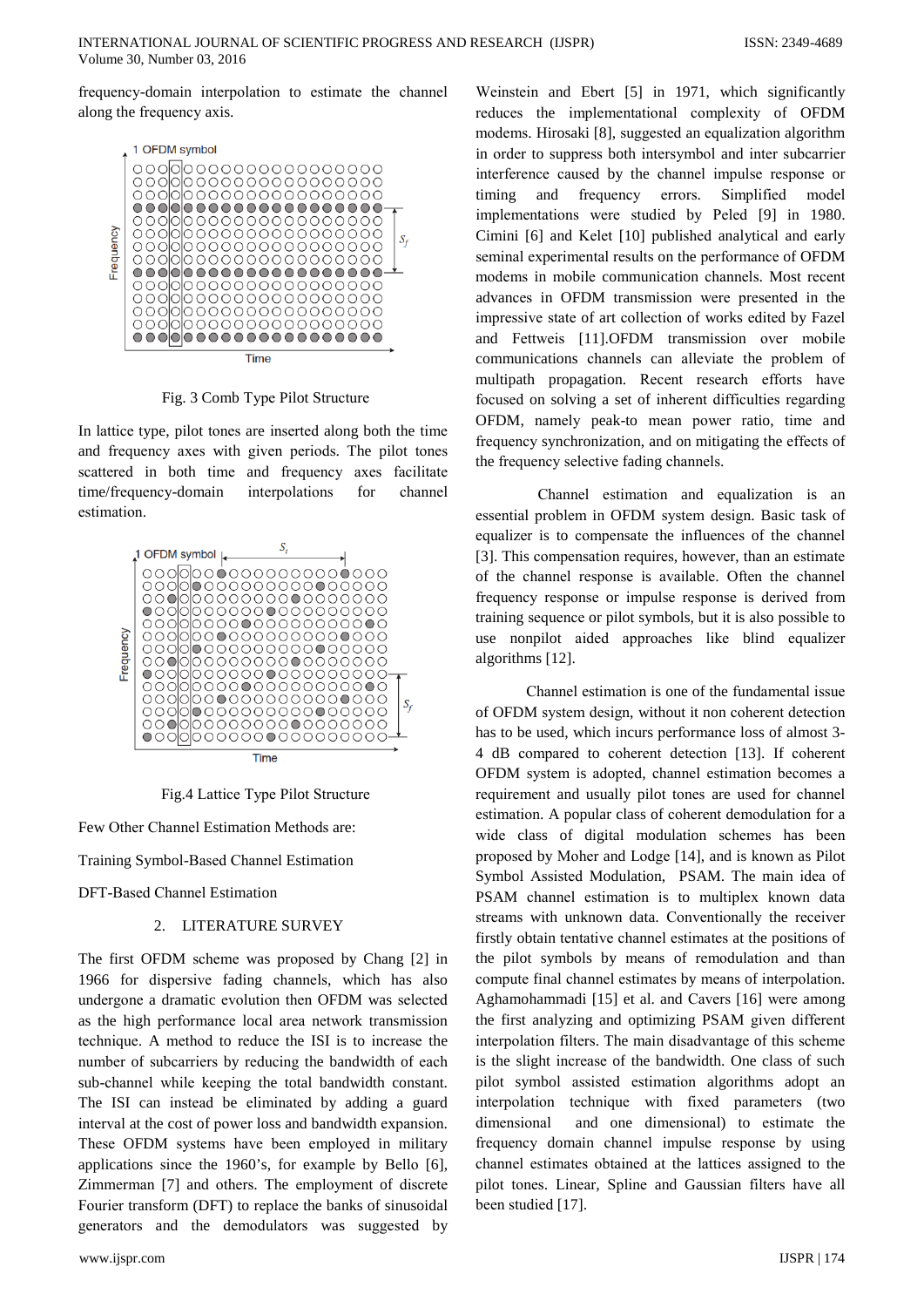Channel estimation using superimposed pilot sequences is also a completely new area, idea for using superimposed pilot sequences has been proposed by various authors for different applications. In [18], superimposed pilot sequences are used for time and frequencysynchronization. In [19], superimposed pilot sequences are introduced for the purpose of channel estimation, and main idea here is to linearly add a known pilot sequence to the transmitted data sequence and perform joint channel estimation and detection in the receiver.In [20], expectation maximization (EM) algorithm was proposed, and in [21] EM algorithm was applied on OFDM systems for efficient detection of transmitted data as well as for estimating the channel impulse response. Here, maximum likelihood estimate of channel was obtained by using channel statistics via the EM algorithm. In [22], performance of low complexity estimators based on DFT has been analyzed. In [23], block and comb type pilot arrangements have been analyzed. There are some other techniques, proposed for channel estimation and calculation of channel transfer function in OFDM systems. For example, the use of correlation based estimators working in the time domain and channel estimation using singular value decomposition [24]. Its basically based on pilot symbols but in order to reduce its complexity, statistical properties of the channel are used in a different way. Basically the structure of OFDM allows a channel estimator to use both time and frequency correlations, but particularly it is too complex.

In [24], they analyzed a class of block oriented channel estimators for OFDM, where only the frequency correlation of the channel is used in estimation. Whatever, their level of performance, they suggested that they may be improved with the addition of second filter using the time correlation.

In  $[25]$ , they proposed a channel estimation algorithm based polynomial approximations of the channel parameters both in time and frequency domains. This method exploits both the time and frequency correlations of the channel parameters. Use of the pilot symbols for channel estimation is basically an overhead of the system, and it is desirable to keep the number of pilot symbols to a minimum.

In [26], Julia proposed a very good approach for OFDM symbol synchronization in which synchronization (correction of frequency offsets) is achieved simply by using pilot carriers already inserted for channel estimation, so no extra burden is added in the system for the correction of frequency offsets.

Similarly in [27], it has been shown that the number of pilot symbols for a desired bit error rate and Doppler frequency is highly dependent on the pilot patterns used, so by choosing a suitable pilot pattern we can reduce the number of pilot symbols, but still retaining

www.ijspr.com

the same performance. Most common pilot patterns used in literature are block and comb pilot arrangements [23], [28]. Comb patterns perform much better than block patterns in fast varying environments [23].

## 3. PROBLEM STATEMENT

The aim of future fourth-generation (4G) mobile systems is on supporting high data rate services and guaranteeing consistent provisioning of services across a multitude of wireless systems and networks, for indoor to outdoor, starting with one interface then on to the next, and from private to public network infrastructure. Higher data rates permit the arrangement of multi-media applications which include voice, information, pictures, and video over the wireless networks. Now, the data rate envisioned for 4G networks is 1 GB/s for indoor and 100Mb/s for outdoor environments. High data rate implies the signal waveform is really wideband, and the channel is frequency-selective from the waveform perspective, that is, an extensive number of resolvable multi-paths are available in the environment. Orthogonal frequency division multiplexing (OFDM), which is a modulation method for multicarrier communication systems, is a guaranteeing contender for 4G systems since it is less vulnerable to inter-symbol interference introduced in the multipath environment.

It is impractical to settle on reliable data decisions unless a good channel estimate is available. Therefore, an accurate and efficient channel estimation method is required to coherently demodulate the received data. As we said prior that although differential identification could be used to detect the transmitted signal in the absence of channel estimates, it would result in about 3-4dB loss [2] in signal to noise ratio contrasted with coherent detection. Additionally, rather than previous standards using OFDM modulation, the new norms rely on QAM modulation and consequently oblige channel estimation. Henceforth, the intricacy of channel estimation is of vital inperativeness, particularly for time varying channels, where it must be performed periodically or even continuously. A few channel estimation techniques related with OFDM systems have been described in literature [29]. A number of pilot symbols for a desired error rate and Doppler frequency is highly dependent on how we transmit pilots [27] in OFDM systems. Rearrangement of pilot symbols, in some cases, can handle 10 times higher Doppler frequencies then again reduced the required pilot symbols, as yet holding the same bit error rate [27].

## 4. METHODOLOGY TO BE ADOPTED

In this paper we will investigate and compare different proficient pilot based channel estimation techniques for OFDM systems. The channel estimation can be done by either adding pilot tones into all subcarriers of OFDM symbols with a specific period or adding pilot tones into each OFDM symbol. In this current scenario,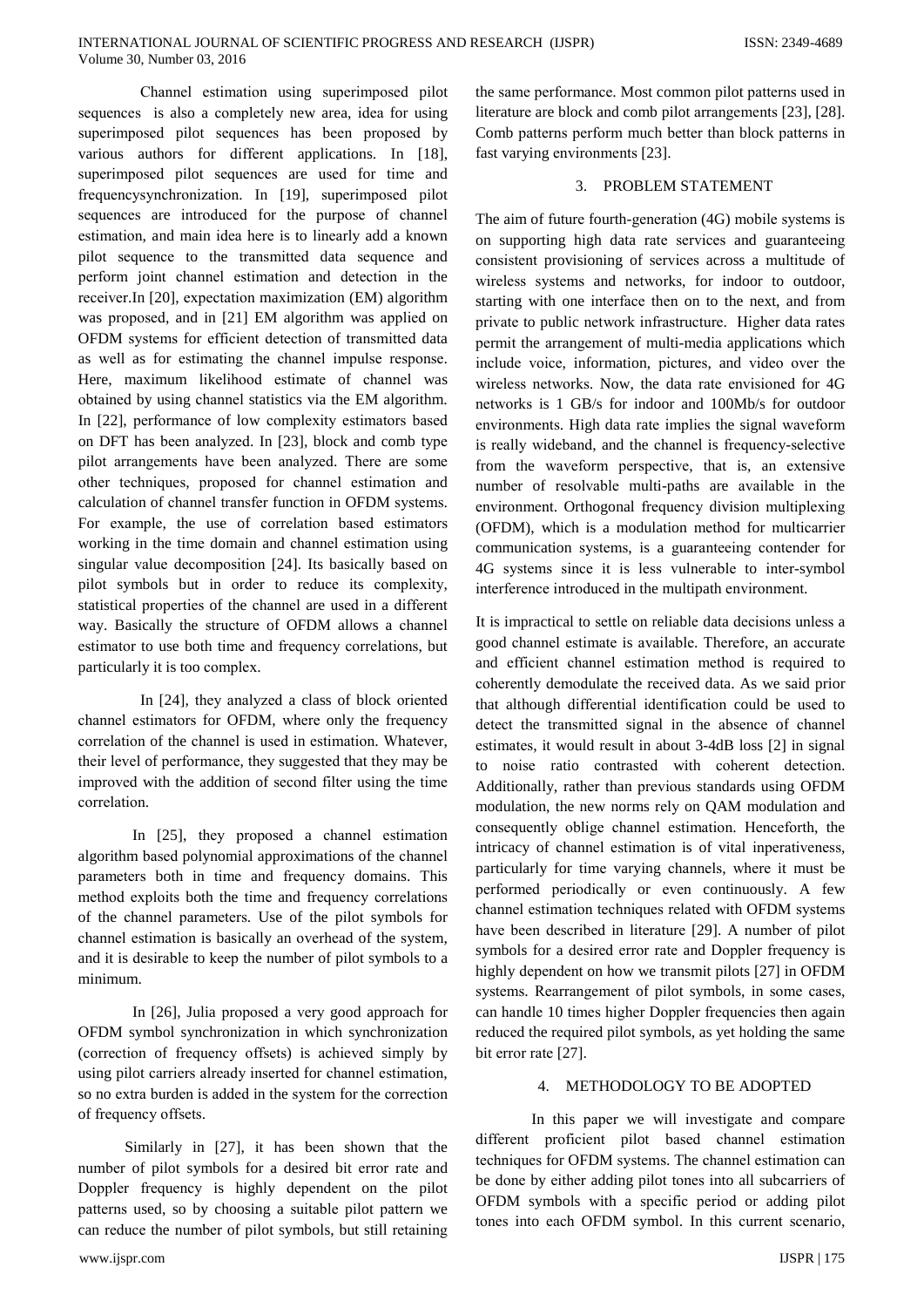two major types of pilot arrangement such as block-type and comb-type pilot have been considered using Minimum Mean Square Error (MMSE) and Least Square Error(LSE) channel estimators. Block type pilot subcarriers is preferably best for slow-fading radio channels while comb- type pilots provide better obstruction to fast fading channels. Also comb-type pilot structure is sensitive to frequency selectivity as compared to block type arrangement. The channel estimation algorithm relying on comb-type pilots is splited into pilot signal estimation and channel interpolation. The pilot signal estimation rely on L.S.E. and M.M.S.E. criteria with channel interpolation method utilizing linear interpolation and spline cubic interpolation. The symbol error rate (SER) performances of OFDM system for both block-type and comb-type pilot sub-carriers are presented in the paper.

> $5<sub>1</sub>$ **RESULTS**







Fig.6 Frequency Response of LS SISO

## 6. CONCLUSION

In this paper titled OFDM and its channel estimationusing LS Estimation, we estimated the OFDM and its channel estimation by considering and defining OFDM

#### 7. REFERENCES

[1] Rappaport, T., Wireless Communication: Principles and Practice. New Jersey: Prentice Hall, 1996.

[2] Chang, R., "Synpaper of band limited Orthogonal Signals for multichannel data transmission." Bell System Technical Journal. vol. 46, (December 1996): pp. 17751796.

[3] Proakis, J., Digital Communications. New York: McGraw-Hill, 1998.

[4] Torrance, J., and Hanzo, L., "Comparative study of pilot symbol assisted modem systems." Proceedings of IEEE conference on Radio Receivers and Associated Systems, Bath UK, (September 1995): pp. 36-41.

[5] Weinstein, S. and Ebert, P., "Data Transmission by Frequency Division Multiplexing using the Discrete Fourier Transform." IEEE Transaction Communication Technology, vol. COM-19, (October 1971): pp. 628-634.

[6] Bello, P. A., "Selective Fading limitations of the KATHRYN modem and some system design considerations." IEEE Transaction Communication Technology. vol.COM-13, (1965): pp. 320-333.

Zimmerman, M. and Krisch, A., "The AN/GSC- $\lceil 7 \rceil$ 10/KATHRYN/ variable rate data modem for HF radio." IEEE Transaction Communication Technology. vol.CCM15,(April 1967): pp.197-205.

[8] Hirosaki, B., "An analysis of automatic equalizers for orthogonally multiplexed QAM systems," IEEE Transaction Communication Technology . vol. COM-28, (January 1980): pp. 73-83.

[9] Peled, A. and Ruiz, A., "Frequency Domain Data Transmission using Reduced Computational Complexity Algorithms." Proceedings of International Conference on Acoustics. vol. 3, (April 1980): pp. 964-967.

[10] Ketel, I., "The Multitone Channel." IEEE Transaction on Communication. vol. 37, (February 1989): pp. 119-124.

[11] Fazel, K. and Fettis, G., "Performance of an Efficient Parallel Data Transmission System." IEEE Transaction Communication Technology . (December 1967): pp. 805-813.

[12] Meyr, H., Moeneclaey, M. and Fechtel, S. A., Digital Communicatio Receivers. John Wiley and Sons, 1998.

[13] Li, Y., Seshadri, N. and Ariyavisitakul, S., "Channel Estimation for OFDM systems with transmitter diversity in mobile wireless channels." IEEE J. Select. Areas Communication (March 1999): pp. 461-470.

[14] Moher, M. L. and Lodge, J. H., "TCMP- a modulation and coding strategy for Rician fading channels," IEEE Trans. Communication Technology . (December 1967): pp.805813.